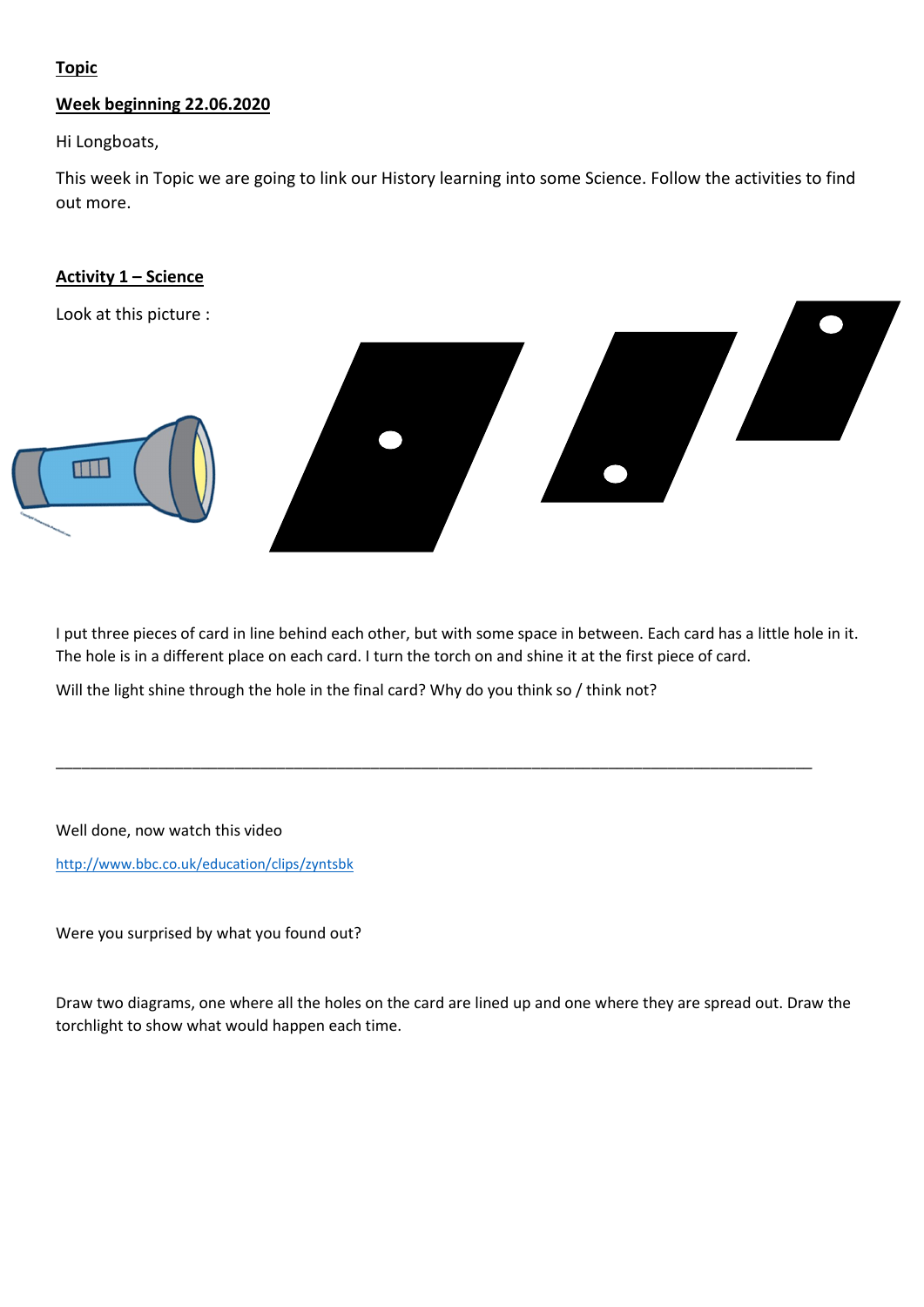#### Activity 2

Today, we are going to think about how eyes work. Here is a picture of a person looking at their new air raid shelter, which they have just built in their back garden. Can you draw 2 arrows on the picture to show how light is working to help make the Anderson shelter visible?







Now, watch this video about how we see objects to find out if you were right!

https://www.youtube.com/watch?v=i3\_n3Ibfn1c

If you were correct, you can tick your arrows. If not, that's okay! Just draw new arrows on in a different colour to show correctly what is happening.

#### Activity 3

How much key vocabulary can you remember about the eye. Can you think of 6 pieces of key vocabulary? Watch this video again and see if it can help you to match up the correct definition to each word.

https://www.youtube.com/watch?v=i3\_n3Ibfn1c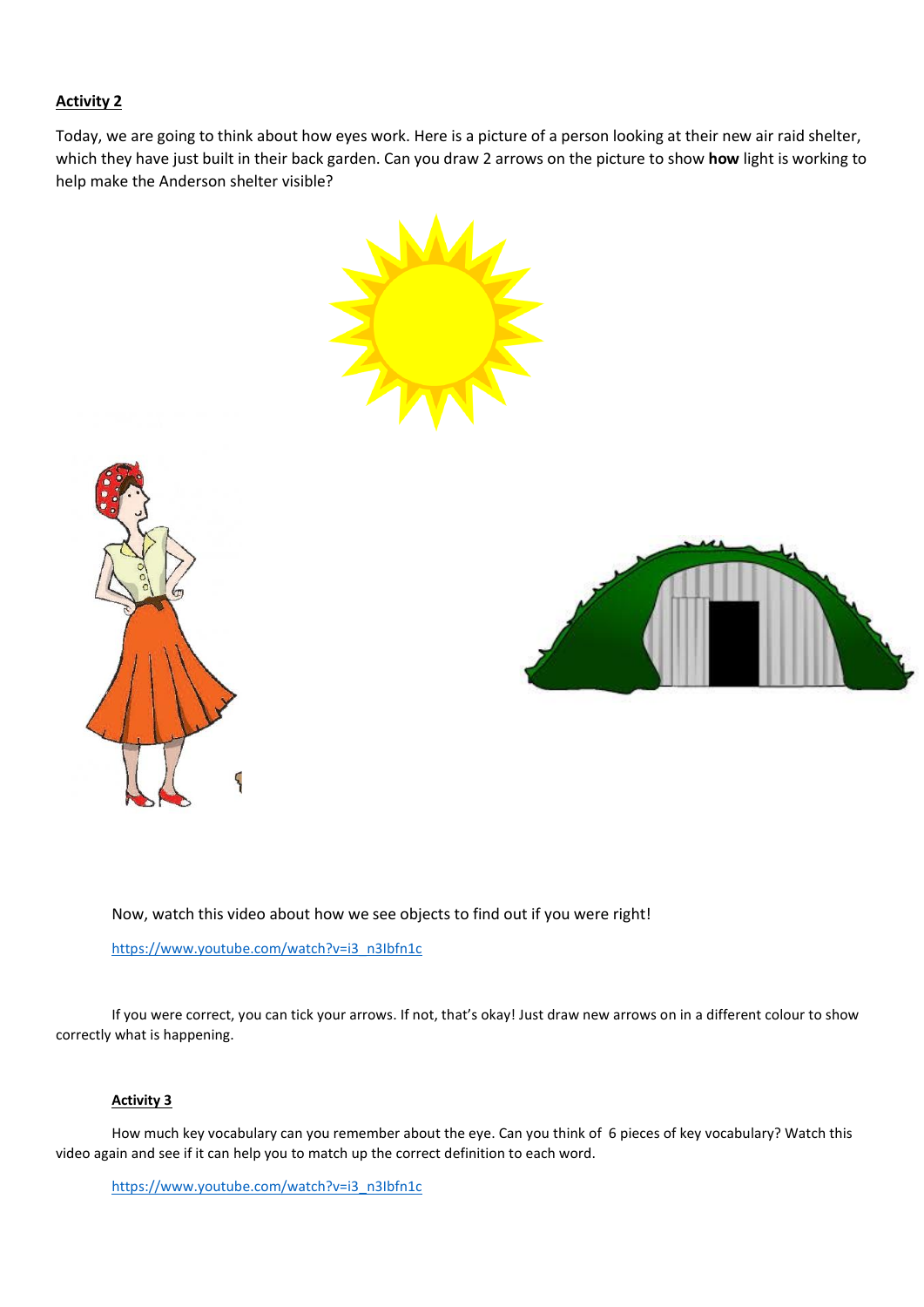| cornea      | the part that gives you your eye colour. It can expand and<br>contract in different lights.                                                                                               |
|-------------|-------------------------------------------------------------------------------------------------------------------------------------------------------------------------------------------|
| iris        | This can bend and flatten to help you see things that are<br>far away or nearby. It focuses the light more sharply.                                                                       |
| pupil       | the clear layer on the very front of your eye, it begins to<br>focus the light.                                                                                                           |
| lens        | This carries the information from the retina to your brain<br>so that your brain can interpret the information and tell<br>you exactly what you are seeing.                               |
| retina      | the little dark hole in the middle of your $eye - it$ lets the<br>light into your eye                                                                                                     |
| optic nerve | This is where all the sensors are at the back of your eye. It<br>collects all the information from the reflected light that<br>bounces into both eyes to create one clear, detailed image |

Once you are happy that you have got these all correct, you can draw your own diagram of an eye. Make sure you label all the parts clearly! Try to write a mini-explanation of what each part does in your own words.

#### Activity 4

What did you learn about the pupil and the iris? How do they work together to help you see in different levels of light?

Your retina needs lots of information to create a clear image to send to your brain. When you are in a dark room, or outside in the late evening or at night, there's not very much light so it's hard to see.

To help you see in darker places, your iris contracts and your pupil dilates (this means it gets bigger). That way, more light can get in through the pupil and your retina gets more information to send to your brain.